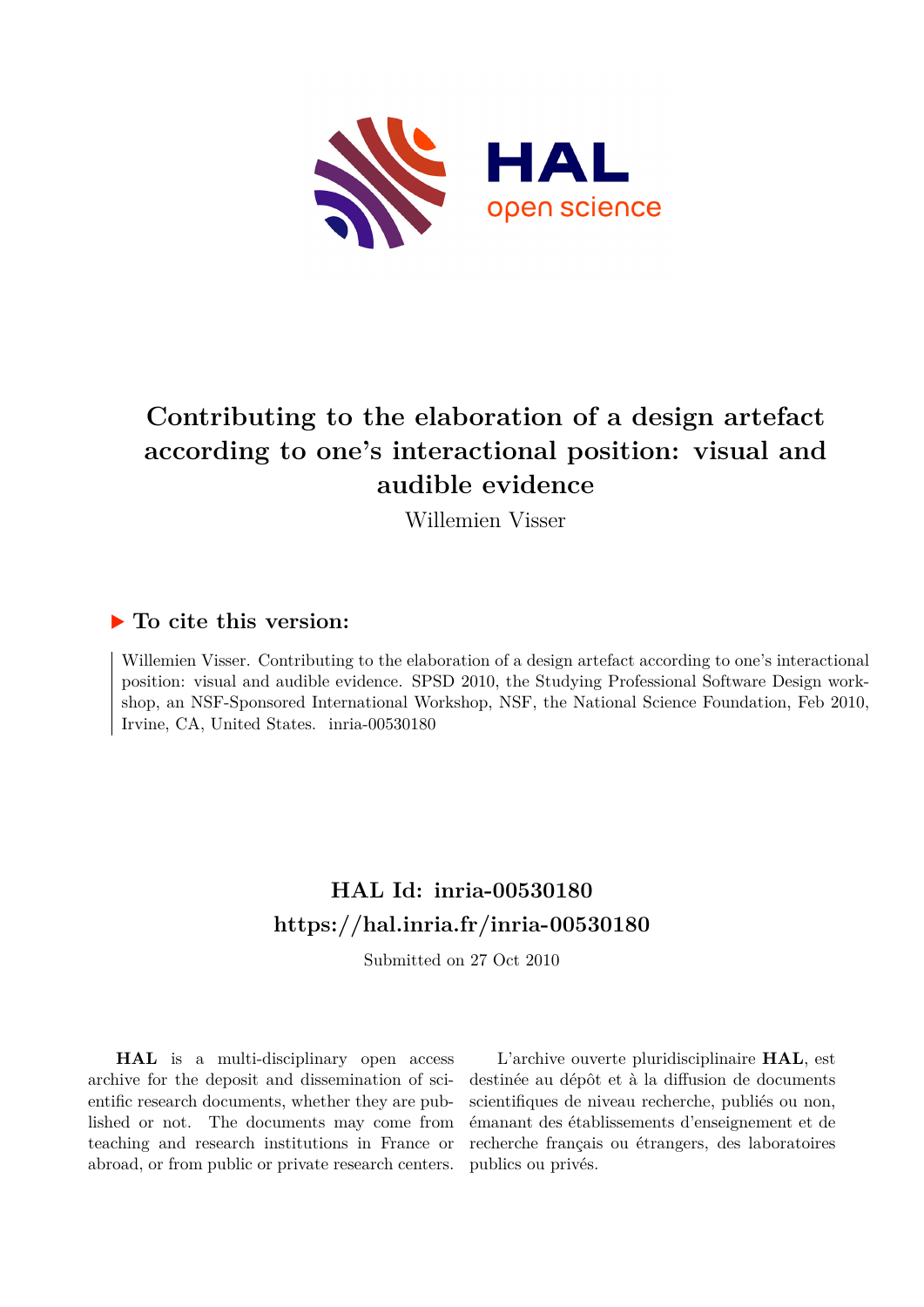# Contributing to the elaboration of a design artefact according to one's interactional position: visual and audible evidence

Willemien Visser Department SES LTCI-UMR 5141-CNRS-Telecom Paris Tech — INRIA Paris, France willemien.visser@telecom-paristech.fr

*Abstract***—This exploratory working paper examines the SPSD2010 data from an interactional viewpoint. I analyse how two participants in a design meeting each contribute to the elaboration of the artefact.**

**In the SPSD2010 data, something we see in all three pairs of designers is that one of the two designers majoritarily occupies the whiteboard (WB). This is particularly strong in the Anonymous meeting, where, with two exceptions, Male 1 writes and draws everything on the WB: he seems to mostly "control the floor". I will analyse how he does and how the other designer, that is, the one who rarely seems to hold the floor, Male 2, contributes to the progress of the design.**

**In this analysis, I focus on (1) the way in which the designers use various semiotic systems to express their contributions (cf. "multimodal interaction") and (2) the interactional position of each participant with respect to the floor. Designers' gaze and body posture receive particular attention.**

*Keywords-collaborative design; interaction; multimodality; gesture; gaze; body posture*

## I. INTRODUCTION

The present paper examines the SPSD2010 data from an interactional viewpoint. I analyse how, through their interaction, two participants in a design meeting each contribute to the progress of their shared task, that is, the elaboration of a high-level design of a software system for a traffic signal simulator.

The SPSD10 data deals with three pairs of designers. In each pair it is one of the two designers who majoritarily occupies the whiteboard (WB). This is particularly strong in the Anonymous meeting, where, with two short and small exceptions, Male 1 writes and draws everything on the WB. In this way, he seems to mostly "control the floor". I will analyse how he does and how the other designer, that is, the one who rarely seems to hold the floor, Male 2, nevertheless contributes to the progress of the elaboration of the design project.

In this analysis, I focus on (1) the way in which the designers use various semiotic systems to express their contributions (cf. "multimodal interaction") and (2) the interactional situation and movements of each participant in the meeting regarding his<sup>1</sup> position with respect to the floor. Compared to my previous research on multimodal interaction in collaborative design, I pay particular attention in my analysis to two semiotic systems: gaze and body posture.

Presenting a draft version of my examination of these questions, this paper is an exploratory working paper, probably evoking more questions (at least from myself) than presenting answers.

*a) Organisation of the paper.* The paper has two main sections followed by a Conclusion. After a presentation of my approach to the analysis of interactional positions in collaborative design (section II), I present my "results", that is, for the moment being, a list of cases of different ways in which two persons X and Y, here exemplified by Male 1 and Male 2, position themselves with respect to the floor (sections III, IV, V, VI and VII). In VIII, the Conclusion presents questions that the analysis presented has evoked in me. It also formulates points to develop in the continuation of the beginning analysis presented in this paper.

For reasons of presentation (a problem with the available levels), sections IV, V, VI, and VII are four families of cases under III.

## II. ANALYSING INTERACTIONAL POSITIONS IN COLLABORATIVE DESIGN: VISUAL AND AUDIBLE EVIDENCE

Before I introduce the approach adopted in this study to analyse designers' interactional positions in their collaborative activity, I present two short notes about (a) my qualification of the SPSD2010 meetings as "collaborative design" situations and (b) "collaboration".

*a) Analysing a dyadic interactional situation as a "collaborative" situation*. I consider the SPSD2010 meetings as instances of "collaborative design"—even if two participants in a meeting is the minimum condition to speak of

<sup>|&</sup>lt;br>|<br>|  $1$  Given that, in the data that I analyse, both designers are men, I will use "he" and "his."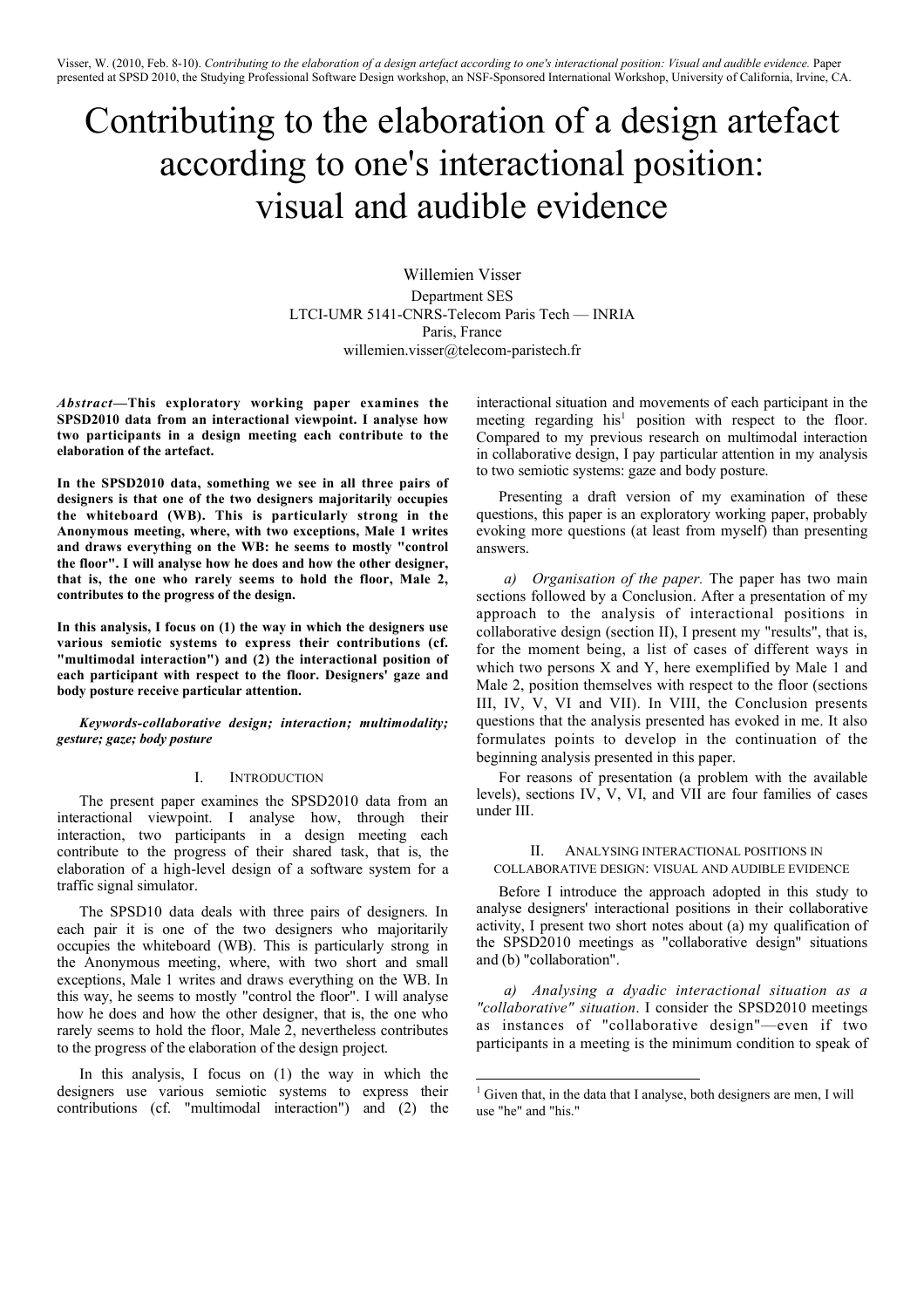"collaboration." The two designers have a shared task and, implicitly, they are supposed to collaborate on it.

*b) "Collaboration."* A cognitive psychologist might expect "naively" that, in a "collaborative" situation, the different participants "work jointly on [the] activity or project" (Oxford dictionary, http://www.askoxford.com/results/ ?view=dict&freesearch=collaborate&branch=13842570&texts earchtype=exact). Social psychologists know that collaboration is (often) not such a pure enterprise where the contributions of the different participants are equally distributed. Several cognitive design studies of collaborative design have been introducing already more socio-cognitive oriented analyses, examining, for example, participants' roles in design meetings [1, 2].

Classically, in cognitive design studies—which constituted already an "advance" relative to the software design studies based mainly on software designers' output—researchers studied software design through protocol analysis, that is, the analysis of simultaneous or consecutive "verbalisation" [3, 4]. The request to "verbalise one's thoughts" or to "think aloud" is, however, only necessary for data collection on individually conducted activities. People working together do "naturally" express their thoughts. The analysis of the two families of corresponding corpora (individual and collective activities) requires different methods. In order to analyse collaborative design, we have developed the COMET method [5]. In several studies with D'Astous, Détienne and Robillard [6-8], we extended COMET in order to be able to distinguish different levels of interaction in a meeting, based on pragmatic linguistics' verbal-interaction analysis [9-11].

All these methods are restricted to verbal data. A new endeavour in which I have engaged these last years consists in extending the analysis of interactional data to that of other semiotic systems. With Françoise Détienne, we have developed a description language for the graphico-gestural activities in collaborative design meetings in order to examine the articulation between graphico-gestural and verbal dimensions in interaction [1, 12, 13]. Focusing on the *function* of gesture in design meetings, I have examined the use of gesture in such collaborative situations [14-17]

In the study presented here, I introduce still two other semiotic systems. In addition to designers' words, graphical (writing and drawing) and gestural actions, I also examine the role of gaze and body posture (making a distinction that clearly is possible only from an analytical viewpoint).

# *A. Floor*

The way in which the concept "floor" is used in conversation-analysis studies is based on its meaning as "the part of a legislative assembly in which members sit and from which they speak" (the online presentation of the Compact Oxford English Dictionary, http://www.askoxford.com/ concise oed/floor?view=uk). From this acception of "floor", the term has come to refer also to "the right to speak in an assembly" (ibid.), which is underlying the way in which

Goffman [18] uses it when he defines the "floor" as "the acknowledged current-speaking right" (p. 129). The "ratified" speaker holds the floor. In my study, the person who is "holding—or controlling—the floor" is the one who determines the focus of attention for the participants in the meeting.

# *1) Back-channel feedback and floor*

Many mechanisms play a role in the organisation of floor control (see also the next sub-section). Back-channel feedback is particularly important [19]. It supports the interaction and helps it move along. It is the work of those who *do not hold* the floor. Doing so, they signal that their attention continues to be present. How they proceed is strongly dependent on culture, in which language plays an important role. In English, people may use paraverbals such as "mhm", "aha", and "yes", "yeah" or "okay" (the last three used very much by Male 2 in the data I have analysed). Thórisson [20] gives as a "rule of thumb definition": back-channel feedback is "the ongoing (communicative) behavior of a dialogue participant that does not change who is in control of the dialogue at the moment" (p. 178). She gives this feedback also a more "active" role, however. Referring to evidence established by other researchers, she notes, "the absence of such regulatory gestures from a listener may disrupt the discourse" (p. 178). This means that X, in order to keep control over the floor, needs backchannel feedback from, at least, Y (if not also from Z and some other participants who are present). If only for that, Male 2 has an important contribution to the progress of the design project.

# *2) Floor and turn*

Goffman [21] writes that he "ordinarily [reserves] the term 'turn' or 'turn at talk' to refer to an opportunity to hold the floor, not what is said while holding it" (pp. 270-271). In places he uses "speaking" for "what is said while holding [the floor], at other places he uses Sacks' locution "a turn's talk" [see his Note 14, p. 271, in 21].

Because "speaking" can lead to misunderstandings, I will use "a turn's talk".

# *B. Gaze and body posture*

Gaze, gesture and body posture—and other modalities—are also important mechanisms used to take, to keep, and eventually to give over the floor [22, 23]. Generally, they are used together—and it is only from an analytical viewpoint that one can talk about "the role of gaze" or "the role of gesture". Of course, one particular modality can be, in a certain situation, the predominant modality underlying an interactional movement, for example, causing a change in attention. Kendon [23] has shown, for example, that gaze is a predominant modality used to signal the beginning and the end of a speaking turn, that is, to pass the turn (see, e.g., p. 33). For example, in order to begin, a participant looks away from the others, whereas at the end he looks to one or more other participants. However, in order to pass his turn, the participant can also drop off the volume or pitch of his speech—at the same time or instead of looking to another participant. A similar effect indeed can be obtained often by the use of various modalities. Participants can *request* a turn by raising a hand, for example, but also, more brusquely, verbally, by interjecting. A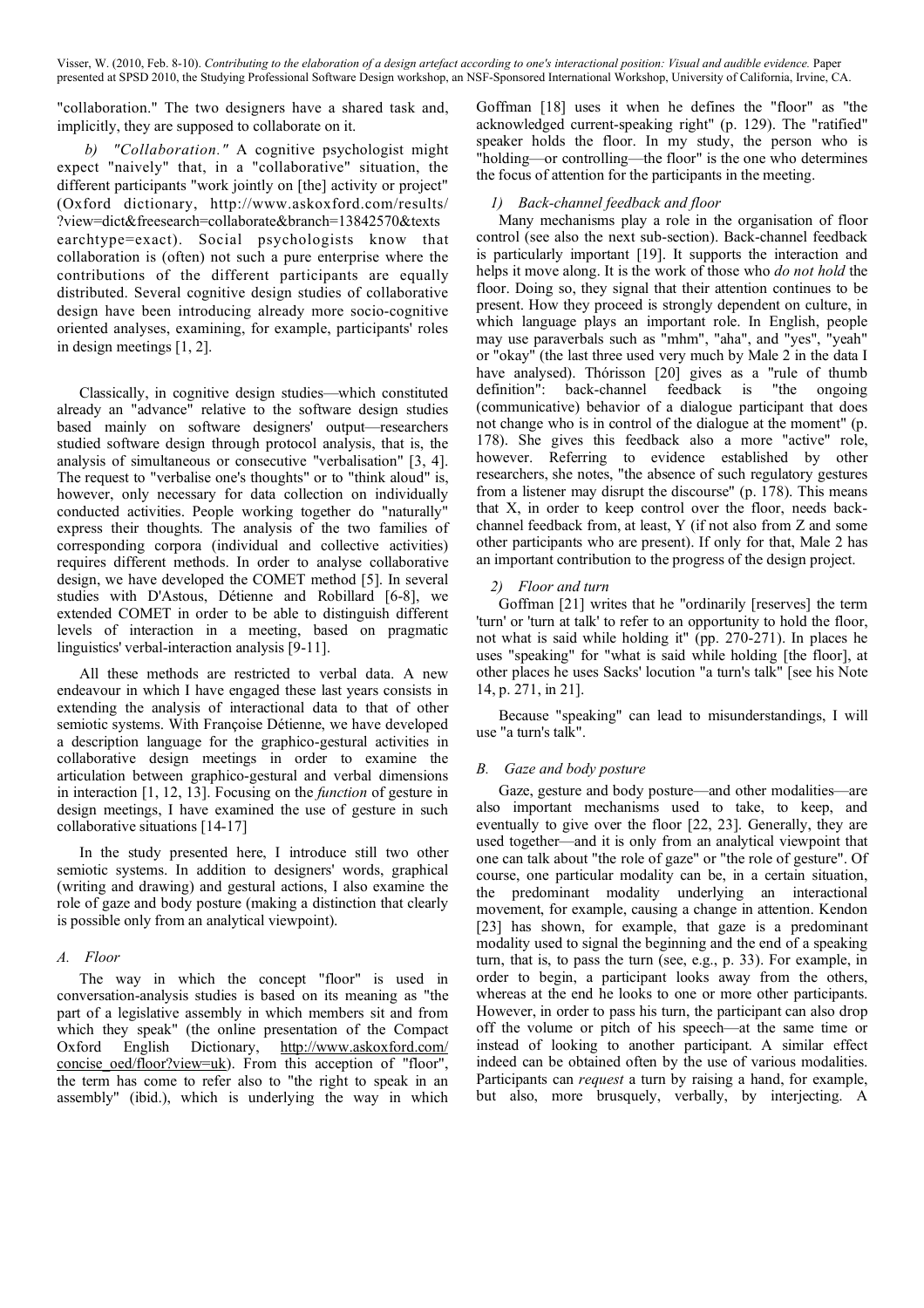participant can *take* a turn by making a gesture towards an object related to the common activity, but different from the current focus of attention. He can point, for example, to a maquette when his colleagues are discussing and looking to a drawing.

A person Y can take the floor, controlled until then by another person X, taking advantage of an elocutory pause in a turn's talk by X. A pause in a turn's talk by X can be of, at least, two types:

- $X$  can be opening up to a contribution by Y, because  $X$ is ready to leave the floor to Y;
- $X$  is not especially opening up to  $Y$ : he pauses only for elocutory reasons or to reflect.

Goffman [1964, as presented by 23] has shown that "it is through the mutually held gaze that two people commonly establish their 'openness' to one another's communications" [23, p. 23].

Neurophysiologic evidence for the important role of other modalities than gaze in signalling direction of attention is provided by Langton, Watt and Bruce [24]. The authors show the importance of cues such as head orientation and pointing gestures.

# III. ANALYSING PARTICIPANTS' CONTRIBUTIONS DEPENDING ON THEIR INTERACTIONAL SITUATION: CASES

My starting point is the moment in which one participant, X—here Male 1—, takes the floor—that is, in the Anonymous meeting, 13 seconds after the start, at  $05:29^2$  (see Example 1). From this starting point on, I have analysed the video of the Anonymous meeting in order to identify the different types of situations that happen afterwards.

The four following sections (sections IV, V, VI, and VII) describe some ways in which two persons X and Y, here Male 1 and Male 2, position themselves with respect to the floor: especially, how X takes the floor, how he holds it, sometimes "opening up" to Y, how Y comes with a contribution, how Y reacts to X holding the floor, how X reacts to Y when he comes with a contribution.

*a) Formalism used in the examples of the different cases*. Based on Example n, I present the formalism that I will use in the text for the examples of the different cases*.*

# *0) Example n*

| Text text text                                                                                        | If there is some text before the time stamped           |
|-------------------------------------------------------------------------------------------------------|---------------------------------------------------------|
|                                                                                                       | transcription, it is my presentation of the example.    |
| [0:08:17.4]                                                                                           | Time stamp in the transcription. In the text, I will    |
|                                                                                                       | refer often to $08:17$ (or, for moments after the first |
|                                                                                                       | hour, to $1:12:09$ , e.g.)                              |
| $\mathbf{r}_1 \cdot \mathbf{r}_2 = \mathbf{r}_1 \cdot \mathbf{r}_2 = \mathbf{r}_1 \cdot \mathbf{r}_2$ |                                                         |

[time stamp tx]

| Male N:          | Transcription of Male M's utterance [] at tx,      |
|------------------|----------------------------------------------------|
|                  | where [] translates our cutting one or more words  |
|                  | or even lines in the transcribed protocol          |
| {text text text} | In or under the time stamped transcription there   |
|                  | can be some comments that I formulate to make the  |
|                  | transcription better understandable                |
|                  | in or at the end of Male M's transcribed utterance |
|                  | expresses that Male N interrupts him               |
|                  | in or at the end of Male M's transcribed utterance |
|                  | expresses that Male N talks at the same time as    |
|                  | Male M                                             |
|                  |                                                    |

# IV. X TAKES THE FLOOR

As noted above, Male 1 takes the floor right from the start, 13 seconds after the first words are spoken (by the Interviewer). He does so in the first utterance by one of the two designers (see Example 1).

# *0) Example 1 - Male 1 takes the floor*

Following the Interviewer's opening remark "Feels like school again" (cf. Note 2), which provokes laughing by one or both designers, Male 1 says to Male 2, in a would-be "joking" tone (but in every joke…!), "Well, I want to start by hearing your summary of this." At "your summary...," Male 2 starts to laugh again.

# $[0.05.16.7]$

| Interviewer: | Feels like school again                                    |                                                  |
|--------------|------------------------------------------------------------|--------------------------------------------------|
|              | {laughing and agreement—"Yeah"—by one or both participant} |                                                  |
| [0:05:29.7]  |                                                            |                                                  |
| Male $1$ :   |                                                            | Well, I want to start by hearing your summary of |
|              | this                                                       | {laughing by $M2$ }                              |
| [0:05:36.4]  |                                                            |                                                  |

Male 2: Gotcha, well.

# V. X HOLDS THE FLOOR

It is as a pair that Male 1 and Male 2 receive the design brief, are given an hour and fifty minutes to work on it, and are asked to create a high-level design of the system. They are given no additional instructions for this shared task, other than to use the whiteboard for any writing or drawing that they wished to perform.

As noted, right from the start, while the designers are not yet at the WB, Male 1 adopts a leading role (see Example 1). Therefore, he controls the floor already before he goes to the WB, where—with two very short and small exceptions (see below)—he will be the only one to draw and write.

## *0) Example 2 - Male 1 holds the floor*

After a first answer by Male 2 in which he proposes the "summary" requested by Male 1 (see Example 1), Male 1 continues to "guide" the progression of the design project elaboration. He declares what they should keep in mind ("the big picture") and, first, where "{he} always {wants} to start" (06:23) and, later, what seems to him "a good first attack" (08:17).

#### [06:23.7]

Male 1: We need to think about the big picture. That's where I always like to start | Male 2: Yeah | {*Male 1 continues}* How do you see the code being—just kind of the structure of it being broken down? Just to get your thoughts.

Declaring that "It seems" to him, that, "a good first attack is just kind of … a data analysis," Male 1 goes to the WB and starts to put down

 $2\text{ I}$  suppose that during the first five minutes of the meeting (from 00:00 until 05:16, when the first words are spoken—by the Interviewer, saying "Feels like school again"), the two designers read the Design brief.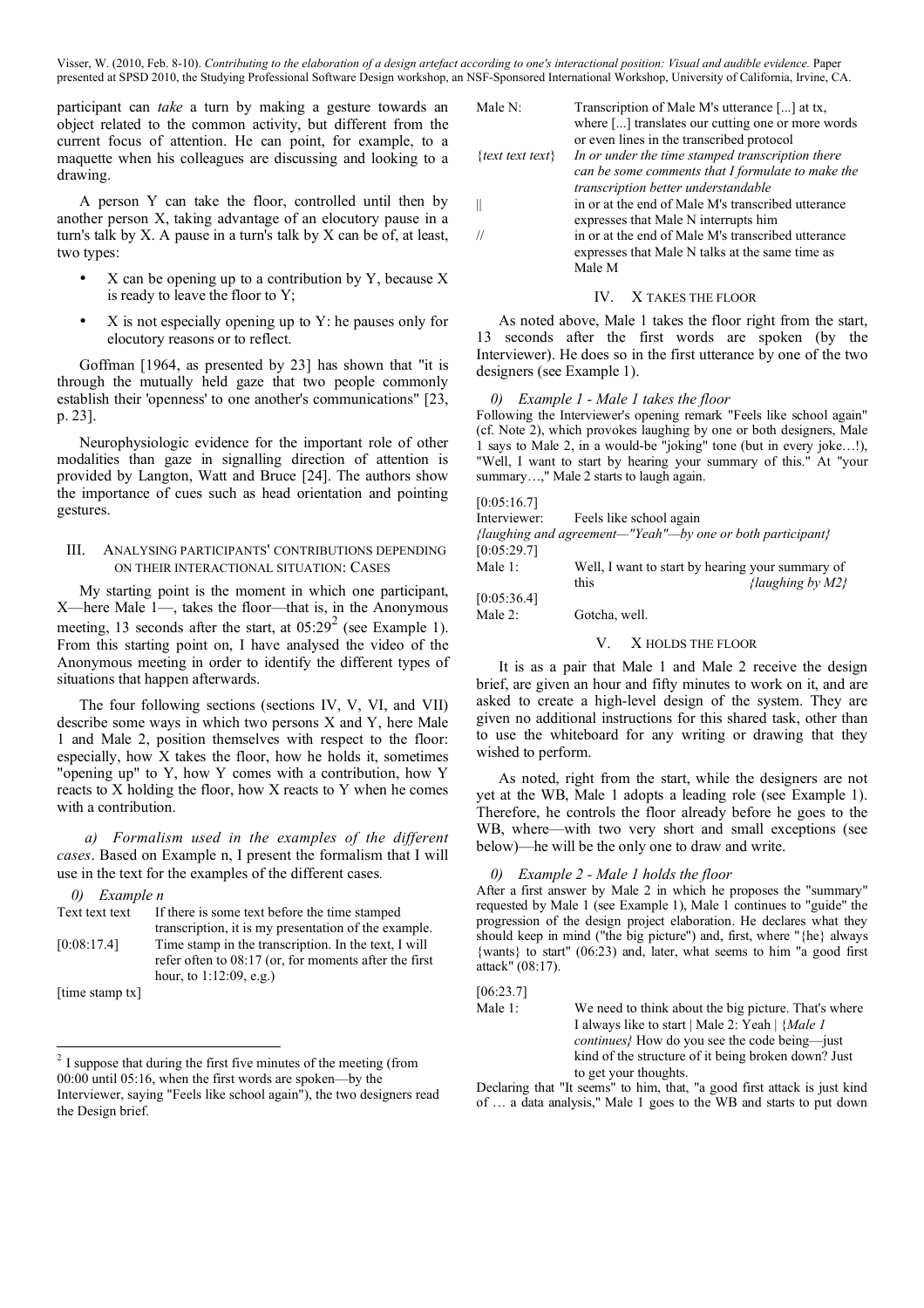some first elements. *In passim*, he says to Male 2 "Feel free to jump in." Male 2 also stands up, comes to the WB, goes back one moment to the table to get the Design Brief and then stays at the WB together with Male 1. Once in front of the WB, both Male 1 and Male 2 have at all times a marker in their hands.

[0:08:17.9]

Male 1: It seems like a, for this type of problem a good first attack is just kind of a, you know a data analysis [...] Feel free to jump in.—M2: OK!—We've got signals—M2 *{enthusiastically}*: OK!—, we've got roads, we've got cars, and now we have traffic

During the first five minutes when they are together at the WB (from 05:29 until 10:37, see Note 2), Male 1 makes it hard for Male 2 to take the floor. He keeps the floor, presenting a series of ideas concerning how to attack the problem and elaborating a first design representation.

Developing these ideas of his, he acknowledges more or less Male 2, but does not really listen to him, even less leaving him the floor.

In the following sub-sections, I will describe some of the ways in which a person X who holds the floor at a certain moment, here Male 1, interacts with his design-project partner Y, here Male 2.

# *A. X forges ahead without leaving any possibility to Y to take the floor*

A first case is Male 1 forging ahead without leaving any possibility to Male 2 to come in and take the floor. An example is Male 1 asking a question, but continuing to follow his own thoughts, not listening or paying attention to Male 2's answer or other reaction (see Example 3).

Until 10:37, Male 1 does not really pay attention to Male 2. Even if he looks two times at Male 2 acknowledging his reactions, these glances seem as the involuntary reflex reactions when "something happens" in one's visual field. The first time is when Male 2 asks "do we really want that?" (see Example 4); the second time is when Male 2 says "I think it's more of a collection of signals" (see Example 10).

# *0) Example 3. Male 1 asks a question, but forges ahead without paying attention to Male 2's answer*

Male 1 asks a question at which Male 2 reacts. Male 1 acknowledges Male 2's reaction (see below, Example 4), but he continues to forge ahead.

| [0:09:47.0] |                                                                            |
|-------------|----------------------------------------------------------------------------|
| Male 1:     | So how are these signals?—trying to pull out our                           |
|             | data. We've got cars, so there's a signal there                            |
| Male $2$ :  | There's at least one signal $\frac{1}{1}$ Male 1: Right $\frac{1}{2}$ Male |
|             | 2 <i>continues</i> { there's at least one signal per direction             |
|             | at each intersection. Could be multiple, especially                        |
|             | with the left hand turn requirement.                                       |
| [0:10:08.1] |                                                                            |
| Male 1:     | Yeah. These cars have a signal there, these cars                           |
|             | have a signal there, and of course these have a                            |
|             | signal. And the left hand, this kind of implies-                           |
| [0:10:28.6] |                                                                            |
| Male $2$ :  | Really, it's just a—                                                       |

 $[0:10:30.7]$ 

Male 1: Two—two lanes? Is there a left turn lane, or is it a suicide left?

*1) X reacts to Y's contribution with a formal acknowledgement*

Often, Male 1 verbally acknowledges Male 2's reactions, saying "Yes"/"Yeah," "Right," or "Okay" (see Example 3). Male 2, for example, may have answered a question or formulated an idea in reaction to something Male 1 did (that is, said, wrote or drawn on the WB). In many of these situations, Male 1's acknowledgement is more or less formal: Male 1 does not seem really interested by Male 2's reaction. Example 4 presents such a situation: Male 1's question seems more addressed to himself than to Male 2.

# *0) Example 4. Male 1 asks a question that seems more addressed to himself than to Male 2*

At 9:10, Male 1 asks a question ("do cars equal traffic?"), but looks at the WB instead of at his partner. He gives himself the answer ("Maybe") and continues to work. Male 2 takes the question, however, as a "real" question and "interrupts" Male 1 with a reaction, coming up with a proposition (inaudible). Male 1 acknowledges Male 2's proposition, looking at him. Saying, with a drawling voice "Yeaeaeah!," Male 1 continues his own thoughts and is nearly unable to give any feedback upon Male 2's reaction (see also above, *Example 3. Male 1 asks a question but forges ahead without paying attention to Male 2's answer*).

## [0:09:00]

| Male $1$ :  | We've got signals—M2 {enthusiastically}: OK!—,               |
|-------------|--------------------------------------------------------------|
|             | we've got roads, we've got cars, and now we have             |
|             | traffic and so do cars equal traffic? Maybe—                 |
| [0:09:11.0] |                                                              |
| Male $2$ :  | Kind of a twice { <i>inaudible</i> } do we really want that? |
| [0:09:13.0] |                                                              |
| Male $1$ :  | Yeaeaeah, let's see what other data do we pull out           |

# *B. X superficially "opens up" to Y*

Male 1' may seem to "open up" to Male 2 (e.g., asking a question, see Examples 3 and 4), but this can be only superficially.

When Male 1, at 08:50, presenting his ideas concerning how to attack the problem (see Example 2), says to Male 2 "Feel free to jump in" (to what Male 2 reacts enthusiastically: "Okay!"), his invitation seems superficial. He does not look at Male 2, for example. He doesn't pause, neither: it is in passim that he formulates his "invitation." He continues his presentation, leaving little space to Male 2 to "jump in" really.

An indication of X's lack of interest in Y's answer is that X does not look at Y. In Examples 3 and 4, Male 1 asks Male 2 a question without looking at him.

In the continuation of the interaction presented in Example 4, after Male 2's answer "Kind of a twice {*inaudible*} do we really want that?" Male 1 goes on with an implicit question or invitation for contributions. Male 2 reacts, but Male 1 carries on the development of his own ideas, talking at the same time as Male 2.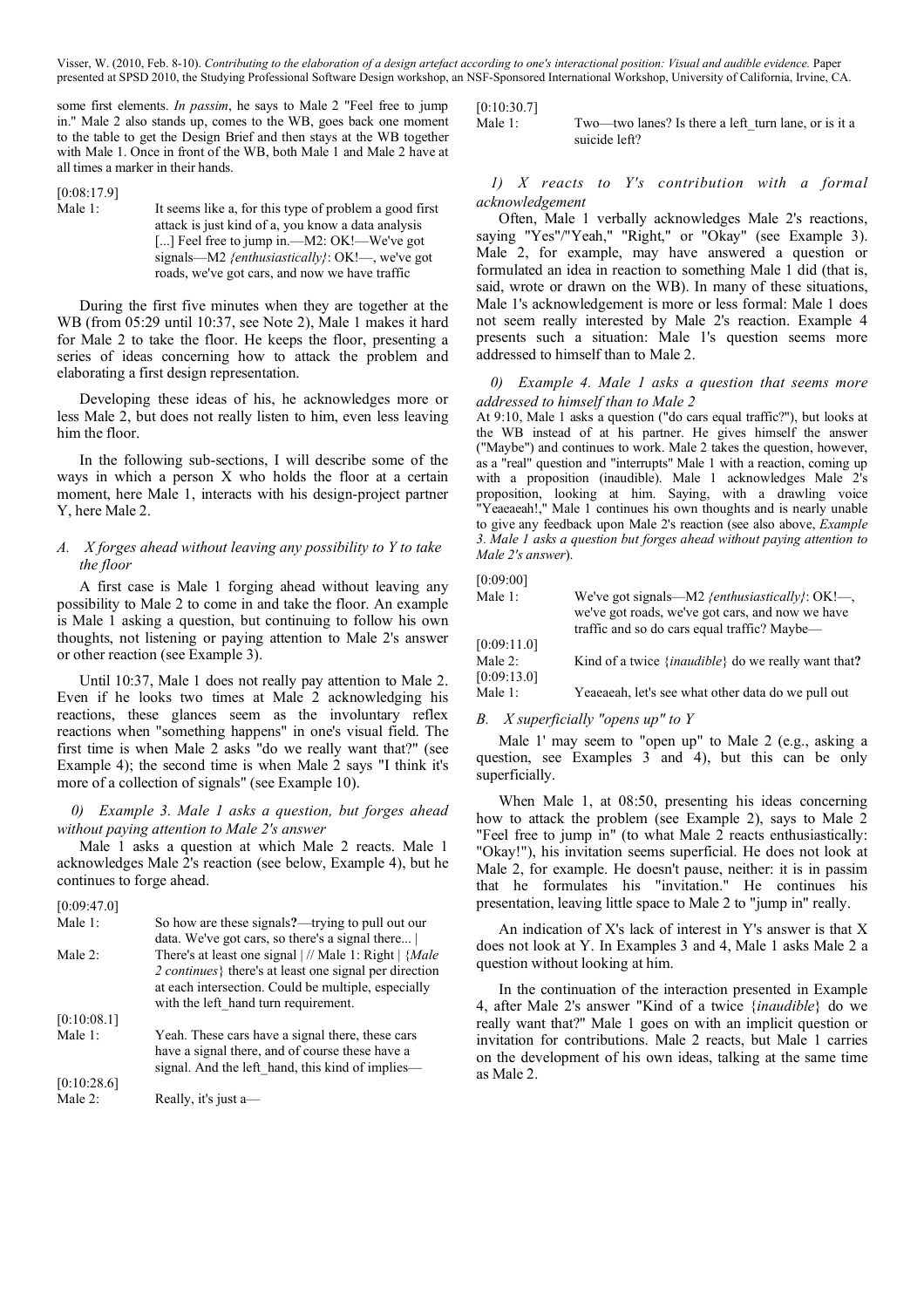*0) Example 5. Male 1 seems to open up to Male 2's contribution, but does not pay any attention to what comes*  $[0.09.22]$ 

| 10.07.44   |                                                      |
|------------|------------------------------------------------------|
| Male $1$ : | let's see what other data do we pull out.            |
| Male $2$ : | I think those were the main big players              |
| // Male 1: | Intersections. I'm not sure if those are the same as |
|            | signals?                                             |

## *C. X "really" opens up to Y*

As noted above, it is only after five minutes of interaction (at 10:37) that Male 1 seems to start to listen and pay attention to Male 2—who has had already eight turns at that moment. When Male 2 says "So basically each entry…," Male 1 looks for the first time to him with awareness. Before, while Male 2 is saying "It says we have to have a protected left …," Male 1 seems to begin to listen: he acknowledges Male 2's assertions, inserting various "Okays".

#### *1) X asks a question interested to get an answer*

Examples 6 and 7 present situations where, little by little, hearing Male 2, Male 1 becomes interested by what Male 2 says. In Example 7, Male 1, asking a question, is interested to get an answer.

# *0) Example 6. Male 1 approves Male 2's contribution* [0:10:30.7]

When, at 10:31, Male 1 says "Okay" to Male 2's assertion that "we have to have a protected left," he seems, for the first time, to pay "really" attention to Male 2's contribution and to approve it. As the transcription shows, he then consecutively intersperses Male 2's discourse with several expressions of agreement ("Okay," Yeah").

| Male 1: | Two—two lanes? Is there a left turn lane, or is it a<br>suicide left? |
|---------|-----------------------------------------------------------------------|
| Male 2  | It says we have to have a protected left   Male 1:                    |
|         | Okay $\{Male\ 2\ continues\}$ The requirements, $\Delta$ Male         |
|         | 1: Okay   { <i>Male 2 continues</i> } Yeah: be able to                |
|         | accommodate left hand turns protected by                              |
|         | left hand   Male 1: Okay   ${Male 2 continues}$ So                    |
|         | basically each entry into the intersection there's                    |
|         | going to be n number of signals   Male 1: Yeah  .                     |
|         | { <i>Male 2 continues</i> } And then { <i>Male 1 waits, and</i>       |
|         | <i>looks at Male 2</i> } each signal's going to have a                |
|         | certain rule set to them.                                             |

# *0) Example 7. Male 1 asks a question, interested to get an answer from Male 2*

At 16:20, asking his question concerning the signal synchronisation, Male 1 is looking to Male 2. He steps back from the WB and asks: "so does that occur in the intersection?" While Male 2 already reacts ("mhm"), Male 1 clarifies his question "As a containing data entity? Or conceptual entity?" It is then, when Male 2 answers, that Male 1 looks at him and listens attentively to him. His reaction to the content of Male 2's answer is positive, even enthusiastic (Male 1: "Exactly, exactly").

| [0:16:20]  |                                                      |
|------------|------------------------------------------------------|
| Male $1$ : | so we have this behavior where somebody has to       |
|            | synchronize these signals, and so does that occur in |
|            | the intersection?   Male 2: Mhm   As a containing    |
|            | data entity? Or conceptual entity?                   |

[0:16:32.6]

Male 2: It sounds like more and more like the intersection is kind of {*inaudible*} because basically it's going to have given S1 goes green, it's going to have to delegate the actions of what S2 and S3 are; is it safe from stuff like that [0:16:41.1] Male 1: Exactly, Exactly. Somebody is controlling the interactions. If you think of this as kind of an encapsulated entity then it's not going to know about this.

## *1) X is interested by Y's view or agreement*

Another example of opening up is to be interested by the other's view—or even by his agreement.

|           |  |  | 0) Example 8. Male 1 is interested by Male 2's view |  |  |
|-----------|--|--|-----------------------------------------------------|--|--|
| [0:15:45] |  |  |                                                     |  |  |

| So it's interesting because the intersection has                                          |
|-------------------------------------------------------------------------------------------|
| signals and the intersection has some control of the                                      |
| signals. The intersection needs to say that only                                          |
| one—only safe ones go on at a time so if these are                                        |
| green, these have to be red and so there's this kind                                      |
| of this hierarchy where the intersections own the                                         |
| signals and so we have this behavior where                                                |
| somebody has to synchronize these signals, and so                                         |
| does that occur in the intersection?   Male 2: Mhm                                        |
| As a containing data entity? Or conceptual entity?                                        |
|                                                                                           |
| It sounds like more and more like the intersection is<br>kind of $\{ \text{inaudible} \}$ |
|                                                                                           |

At 16:20, Male 1 "explains" or resumes the state of the solution: "So it's interesting because the intersection has signals and the intersection has some control of the signals" (etc.). While he is talking, he looks to Male 2 and seems to waits for Male 2's agreement, or at least Male 2's view. Finally, he ends by a question to Male 2 and seems interested to get an answer (see Example 7).

A sign of interest in the contribution of one's colleague is to take into consideration this contribution (see Example 9).

*0) Example 9. Male 1 listens to Male 2 and takes into consideration his contribution*

While Male 1 is listing the Rules attached to the Signals, he comes up with "Time," which he writes down on the WB. Then Male 2 comes up with "Sensor," which Male 1 repeats, nodding, and writes down on the WB.

| Male 1:     | So if we continue the hierarchy of the signals, the<br>rules. There's time, |
|-------------|-----------------------------------------------------------------------------|
| [0:13:38.2] |                                                                             |
| Male 2:     | Sensor driven                                                               |
| [0:13:39.7] |                                                                             |
| Male 1:     | Sensor, and                                                                 |

#### VI. Y COMES TO THE FLOOR

The next sub-sections present a series of situations where Y comes up with a contribution. Questions are: does he get the floor? If so, how does he manage?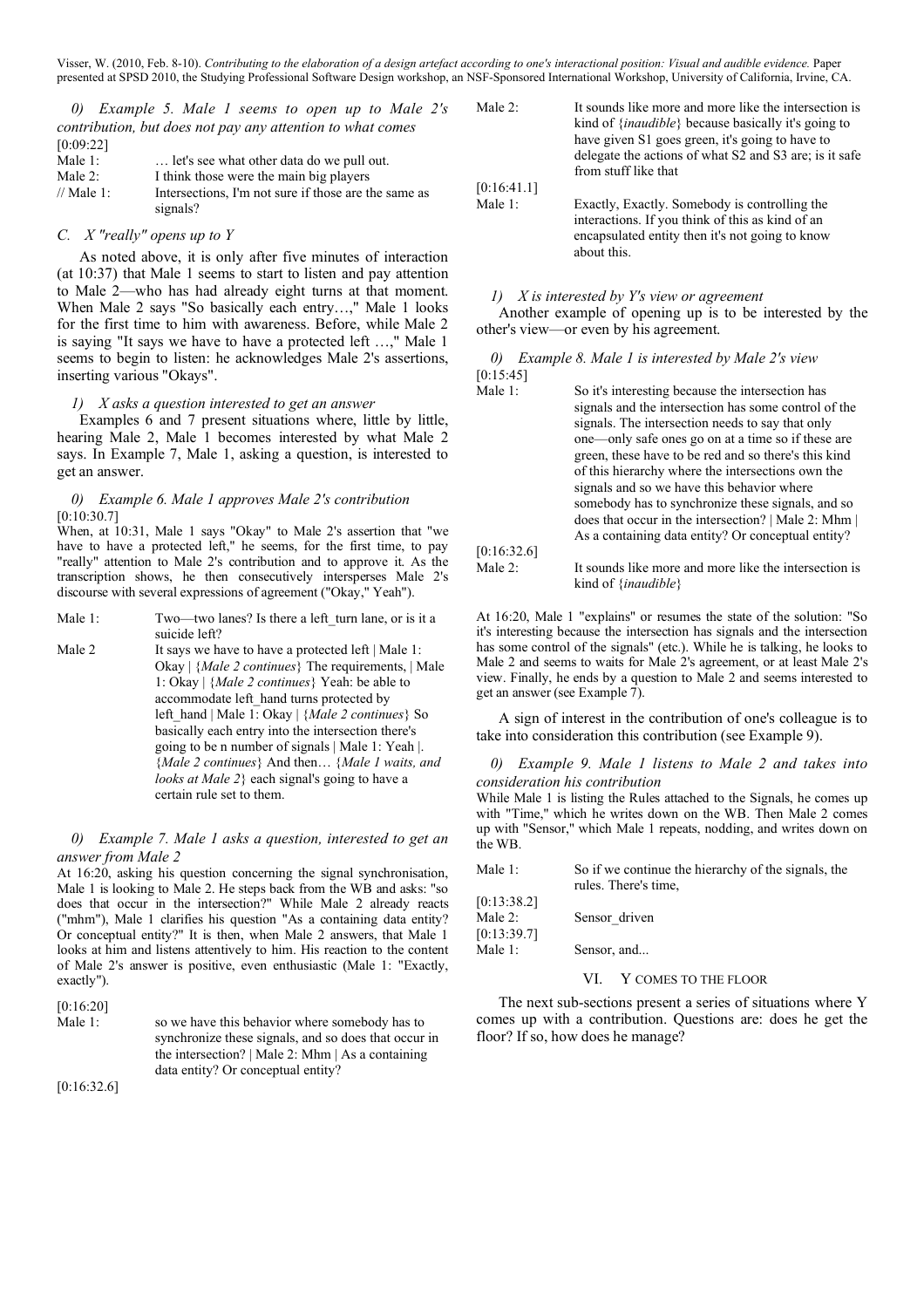$[0.22.54.1]$ 

# *A. X has explicitly "given" the floor to Y*

Under "X 'really' opens up to Y', we saw some examples of Male 1 giving, more or less explicitly, the floor to Male 2—even if temporarily, for example, Male 1 asking a question, interested to get a reaction from Male 2, be it an answer or Male 2's view.

# *B. Y comes with a contribution in a pause that X makes because he needs it*

Another situation is Y coming with his contribution in a pause of X, which is not a pause to give over the floor. This can be an elocutory pause or a pause that X needs to reflect (see Example 10).

*0) Example 10. Male 2 comes with his contribution in an elocutory pause of Male 1*

|             | Because Male 1 is reflecting about what he shall do, he pauses in his                                                                                                                                                         |
|-------------|-------------------------------------------------------------------------------------------------------------------------------------------------------------------------------------------------------------------------------|
|             | activity (talking and writing/drawing). Male 2                                                                                                                                                                                |
|             | immediately takes advantage of these pauses to                                                                                                                                                                                |
|             | come up with a contribution.                                                                                                                                                                                                  |
| [0:09:32.5] |                                                                                                                                                                                                                               |
| Male 1:     | Intersections. I'm not sure if those are the same as<br>signals? { <i>pause</i> }                                                                                                                                             |
| Male $2$ :  | I think it's more of a collection of signals because<br>each intersection is going to have four—four sets of<br>signals. // Male 1: Yeah. Exactly. { <i>Male 2</i><br><i>continues</i> Whether it's one signal at each one or |
|             | multiple.                                                                                                                                                                                                                     |
| [0:09:47.0] |                                                                                                                                                                                                                               |
| Male 1:     | So how are these signals?—trying to pull out our<br>data. We've got cars, so there's a signal there<br>${{pauge\}}$                                                                                                           |
| [0:10:00.2] |                                                                                                                                                                                                                               |
|             | Male 2: There's at least one signal—there's at least one signal per                                                                                                                                                           |
|             | direction at each intersection. Could be multiple,<br>especially with the left hand turn requirement.                                                                                                                         |

# *C. Y gets the floor progressively*

When Male 2 gets the floor for the first time, it is progressively. It starts when, in answer to Male 1's question "is it a suicide left?," Male 2 proposes the "protected left" idea, which is approved by Male 1. M2 continues to develop the solution and Male 1 continues to approve (see Example 6), but he still looks to the WB. From the time on that Male 2 says, "So basically each entry into the intersection there's going to be n number of signals," Male 2 holds the floor during a moment. Several observations substantiate this change of floor from Male 1 to Male 2.

- Male 1 now looks at Male 2 with attention.
- At 10:56, Male 2 having said "And then," he pauses, and, while he does so, Male 1 waits and looks at him.
- Male 2 saying "So basically each entry..." talks with more assurance than before, as expressed by the force of his speech.
- While Male 2 talks, he does not look at Male 1, whereas Male 1 looks to him.

# *D. Y interrupts X to take the floor*

In the sequence presented above (Example 10), it is possible that Y interrupts X to take the floor.

{WV: *Requires other, clearer examples*}

## *E. Y introduces a new element in the design project*

One of the "classical" forms of contributing to a design project is to come up with a new "option" or "solution" (see the examples presented hereunder in Example 11). This is also a clear occasion to take the floor.

#### *0) Example 11. X proposes another option*

At 24:21, when they are discussing the left-turn question (a protected left, a left-turn lane or a "suicide left"), Male 2 proposes, "Other option is to make it a full two second lane." Male 1 listens to him, with attention and approves.

| 10.23.34.1                |                                                                                                                                                                                                                                                                                                                                                                                             |
|---------------------------|---------------------------------------------------------------------------------------------------------------------------------------------------------------------------------------------------------------------------------------------------------------------------------------------------------------------------------------------------------------------------------------------|
| Male 1:                   | So to keep it moving, what simplifying assumptions<br>could we make initially and find those so that if this<br>has a length, it never overflows, you know if ten,<br>five cars can fit then it's all                                                                                                                                                                                       |
| [0:24:21.4]               |                                                                                                                                                                                                                                                                                                                                                                                             |
| Male 2:                   | Other option is to make it a full two second lane.<br>Don't worry about turning in, just have a full second<br>lane here so that we have—that way we don't have<br>that whole trying to figure out how what that length<br>considered to the other part of the lane is and if you<br>have a full lane everywhere in the intersection so<br>everything fits they're two lanes at that point. |
| [0:24:37.6]               |                                                                                                                                                                                                                                                                                                                                                                                             |
| Male 1:<br>[0:24:38.9]    | It's two lanes, one of them                                                                                                                                                                                                                                                                                                                                                                 |
| Male 2:                   | Yeah—and then you just have dictate people<br>waiting for that turn are going to pile up as if it was<br>straight.                                                                                                                                                                                                                                                                          |
| [0:24:43.5]               |                                                                                                                                                                                                                                                                                                                                                                                             |
| Male 1:<br>[0:24:46.5]    | Right                                                                                                                                                                                                                                                                                                                                                                                       |
| Male $2$ :<br>[0:24:57.0] | I think it's a simplification                                                                                                                                                                                                                                                                                                                                                               |
| Male 1:                   | Okay. I like that. Simplified there. So this is the left<br>turn                                                                                                                                                                                                                                                                                                                            |

Another form of contributing is to introduce a new concept or variable (see Example 12).

#### *0) Example 12*

At 17:40, when they are discussing "traffic" and Male 1 introduces "number of cars" as one of the traffic variables, Male 2 advances that he thinks that it is rather the "number of cars in period of time." Male 1 agrees (and writes "flow (t)" on the WB).

| [0:17:40.5] |                                                                                                                                                                                                                          |
|-------------|--------------------------------------------------------------------------------------------------------------------------------------------------------------------------------------------------------------------------|
| Male 1:     | Exactly. So what are the properties of traffic? Let's<br>take that one out. Number of cars. Is that really the<br>only thing?                                                                                            |
| [0:18:00.2] |                                                                                                                                                                                                                          |
| Male 2:     | I think its more of the number of cars in period of<br>time, because I mean, there's a time element,<br>because if the cars are stacking up at the<br>intersection as opposed to free flowing in over<br>twenty minutes. |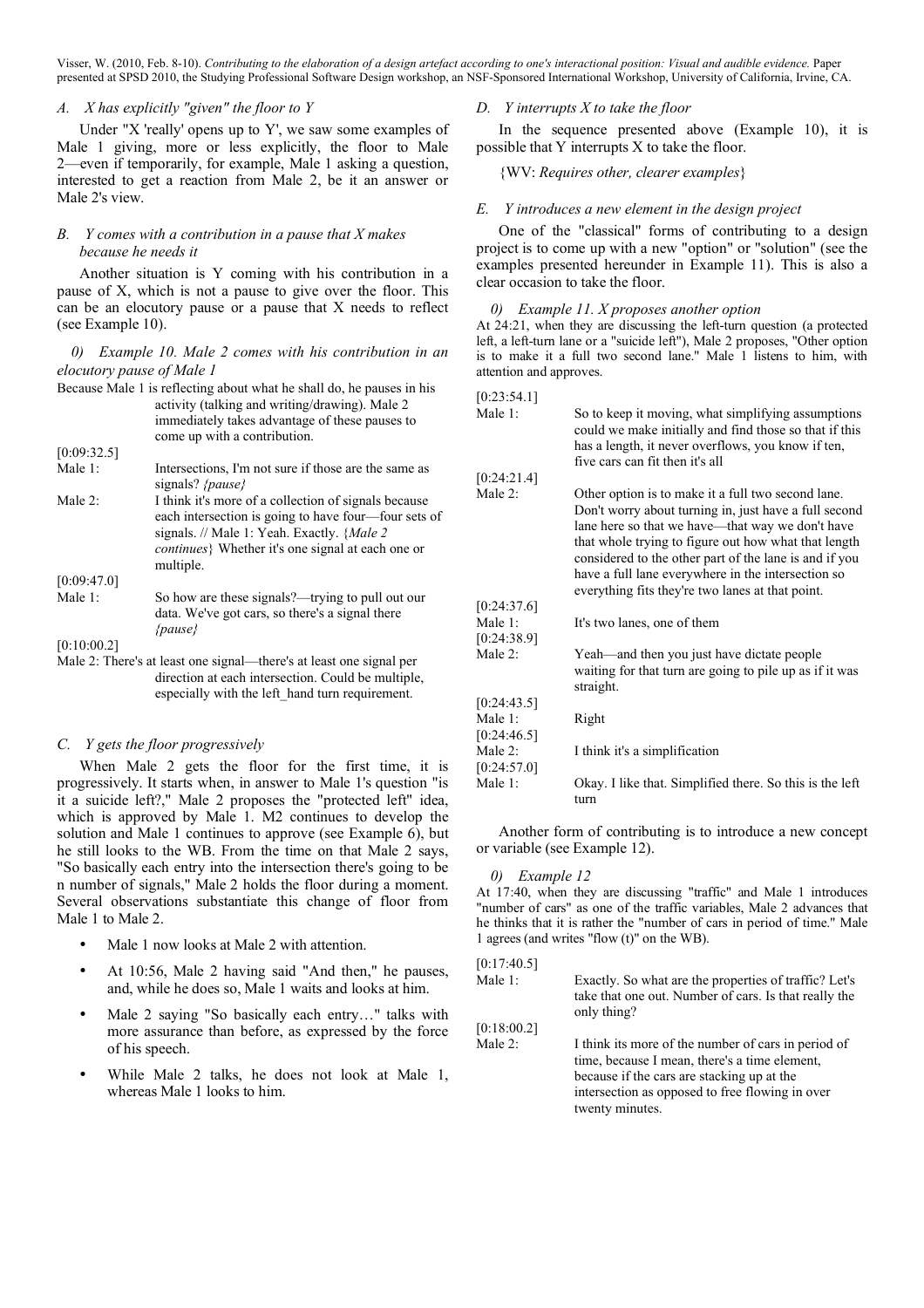| [0:18:15.5] |                                                                         | Male        |
|-------------|-------------------------------------------------------------------------|-------------|
| Male 1:     | Yeah there's a flow, there's a flow of T over some<br>function of time. |             |
| [0:18:19.4] |                                                                         |             |
| Male 2:     | Yeah, exactly.                                                          | [0:12]<br>. |

#### *F. Reaction of X to Y's contribution*

Once Y has come up with a contribution, X can have various reactions. Globally, he can approve or disapprove Y's contribution. In the following sub-sections, I present different ways in which the designers express their approval of a contribution by their colleague. They can do so orally or visually, both still in different ways.

# *1) X approves Y's contribution*

#### *a) Orally*

*Verbally: "Yes"/"Yeah", "Excellent."* It is Male 1 who mostly (48 vs. 17 times) evaluates (positively) his colleague's contributions. Male 1 qualifies as "Excellent," "Good", etc. Male 2's contributions, not v.v. (in addition, Male 1 also evaluates—positively—his own ideas).

Besides "Yes" / "Yeah" and "Okay", there are:

| Exactly:              | M1:18;      | M2:9             |
|-----------------------|-------------|------------------|
| Cool:                 | M1:10;      | M <sub>2</sub> 1 |
| Interesting:          | M1:6;       | M2:2             |
| Makes sense:          | M1:2;       | M2:4             |
| Good:                 | M1:3;       | M2 <sub>0</sub>  |
| I like that:          | M1:3;       | M2:0             |
| Excellent:            | M1: $1^3$ ; | M2:0             |
| Perfect               | M1: $2^4$ ; | M2:1             |
| Absolute(ly):         | M1:1;       | M2:0             |
| That is a great point | M1:1        | M2:0             |
| That's brilliant      | M1:1        | M2:0             |
| That's it             | M1:1        | M2:0             |
| Total:                | M1:48;      | M2:17            |

Male 2, to the contrary, is the one who mostly acknowledges his colleague's contributions. He nods and says, with more or less enthusiasm, "Yes" / "Yeah," approving softly Male 1's contributions (not yet counted; most interjected "Yes" etc. are not in the transcription).

*0) Example 13. Male 1 approves Male 2's contribution with appreciating words* Some examples are the following.

[0:07:10.7] Male 1: Cool, cool. Sounds good.

[0:09:32.5]

 3  $3$  Male 1 repeats his positive evaluation:

[0:12:55.1]

| Male $2$ :                | I think it's more of a collection of signals because<br>each intersection is going to have four—four sets of<br>signals. // Male 1: Yeah. Exactly                                                                                                                                        |
|---------------------------|------------------------------------------------------------------------------------------------------------------------------------------------------------------------------------------------------------------------------------------------------------------------------------------|
| [0:12:50.1]               |                                                                                                                                                                                                                                                                                          |
| Male $2^{\cdot}$          | Put this signal here and have you, have what rules<br>attached to this to make a car go, not go.                                                                                                                                                                                         |
| [0:12:55.1]               |                                                                                                                                                                                                                                                                                          |
| Male 1:                   | Excellent, Excellent.                                                                                                                                                                                                                                                                    |
| [0:35:51.0]               |                                                                                                                                                                                                                                                                                          |
| Male $2$                  | So that way the road would actually own what<br>traffic it expects to be traveling on it.                                                                                                                                                                                                |
| [0:36:08.3]               |                                                                                                                                                                                                                                                                                          |
| Male $1$ <sup>.</sup>     | Cool, I like that.                                                                                                                                                                                                                                                                       |
| [0:38:10.6]               |                                                                                                                                                                                                                                                                                          |
| Male $2$ :<br>[0:38:12.6] | That's what I'm trying to figure out.                                                                                                                                                                                                                                                    |
| Male 1:                   | That's interesting                                                                                                                                                                                                                                                                       |
| [0:51:32.3]               |                                                                                                                                                                                                                                                                                          |
| Male $2$                  | So which time—is this time for each one of these?<br>Or is this the time between state changes? Because<br>there are two different times. There's the time<br>between a red light turning green—or is that just the<br>time between all state changes? Are we saying those<br>are equal? |
| [0:51:52.8]               |                                                                                                                                                                                                                                                                                          |
| Male 1:                   | Good question.                                                                                                                                                                                                                                                                           |

*0) Example 14. Male 1 evaluating positively his own ideas* We saw already an example of Male 1 evaluating positively his own ideas. In 8:17, Male 1 declares that "a data analysis" seems to him "a good first attack {…} for this type of problem."

#### *0) Example 15. Vocalisation:" Mhm"*

Male 2 is analysing the left-turn question. Male 1 follows and interjects some "Mhms", nodding (or only nodding).

- $[0:25:53.7]$
- Male 2: If we make the assumption that we're not going to have so a twolane road that turns into a one\_lane road | Male 1: Mhm {*nods*} | I think we're fine | {*Male 1 nods*} | — well? Actually I [inaudible] should either. Because one lane is always going, is always | Male 1: Yeah {*nods*} | continuing through so if this is down to one lane you'd have one lane going straight, one lane feeding into the left\_hand turn | Male 1: Yeah {*lightly laughing*} | which is I mean I think it's fine | Male 1: Yeah | its just.. [0:26:19.3]

#### Male 1: The left turn really introduces a lot of problems [0:26:20.8]

Male 2: It does, yeah. But, I think—so what does the left hand turn really mean though, it's just another—you're just basically turning from intersection to intersection | Male 1: Mhm {*nods*} | no matter what we do at this point, right? And so instead of going from intersection A to B, it'd be from A to C | Male 1: Mhm {*nods*} | . In the actual modeling of it. That's why I'm trying to think, the lanes aren't necessarily so important as which intersection does it get you to next | Male 1: Mhm

Male 1: Excellent, excellent.<br><sup>4</sup> Once, Male 1 says not simply "Perfect," but "That's the perfect simplification."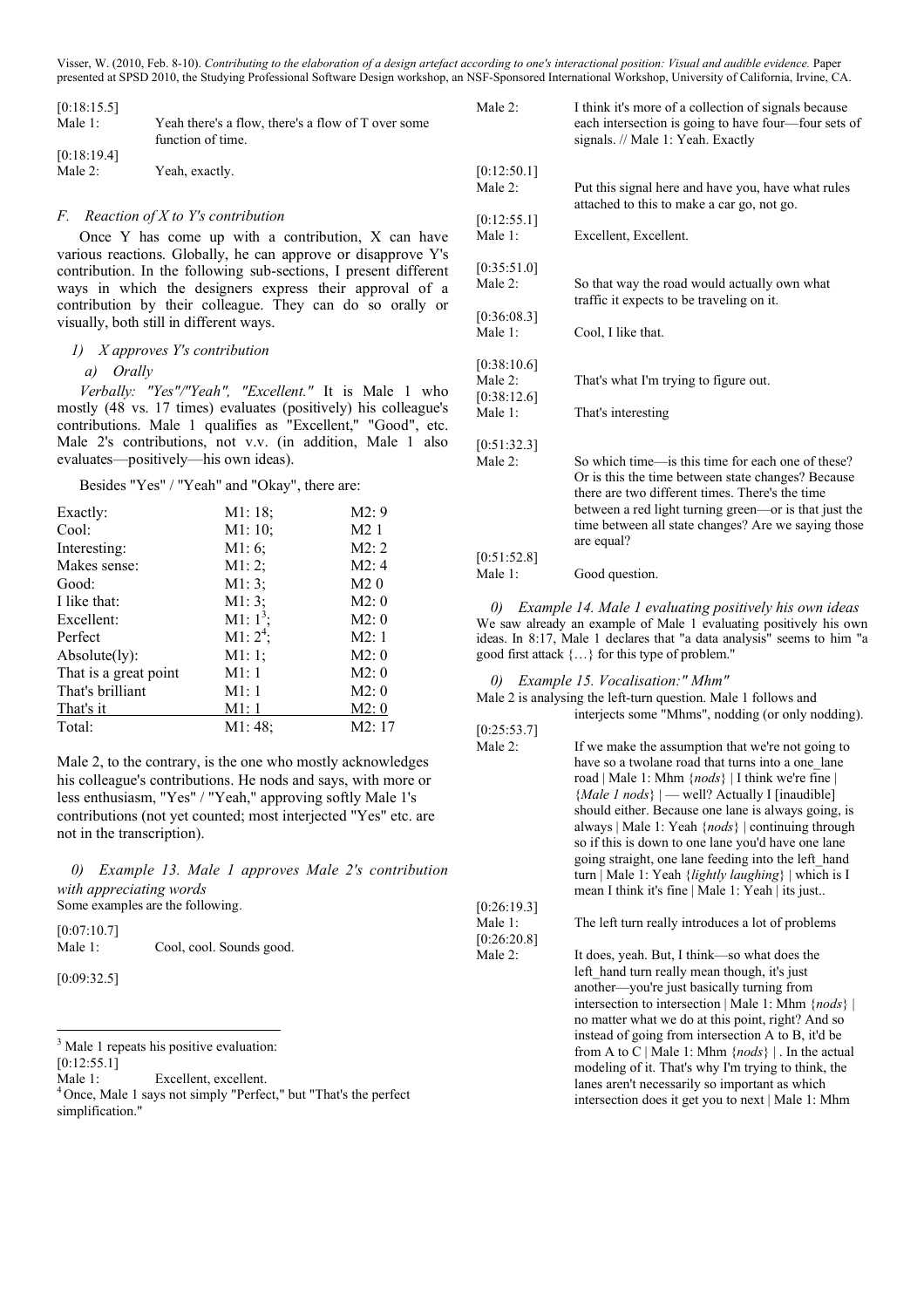> {*nods*} | ? And then how many cars are stacked up, which is going to be a method of, which is really the length is what we care. | {*Male 1 nods*} | Not so much length we care about, we actually care about the number of cars piled up.

> > Not so much length we care about, we actually

# *0) Example 16. Exclamation: "Ahh!"*

When Male 1 discovers in what Male 2 says the importance of "speed"—even if this is not exactly what Male 2 wanted to say—he exclaims "ahh." Male 1 writes down "Speed" on the WB, unattached to one of the other elements of the hierarchies that are already there.

| [0:26:20.8] |         |
|-------------|---------|
| Male 2:     | $\{ \}$ |
|             | care    |
|             |         |

|                | care about the number of cars piled up.             |
|----------------|-----------------------------------------------------|
| [0:27:04.1]    |                                                     |
| Male $1$ :     | That fit.                                           |
| [0:27:04.8]    |                                                     |
| Male $2$ :     | That fit, so                                        |
| [0:27:05.8]    |                                                     |
| Male 1:        | Exactly, assuming these are correlated.             |
| [0:27:06.5]    |                                                     |
| Male 2:        | Exactly, so I mean at that point then we care about |
|                | length a little bit just for shear travel time.     |
| [0:27:15.2]    |                                                     |
| Male 1:        | Ahh                                                 |
| Visually<br>b) |                                                     |

# *Nodding*

Example 16 showed several instances of nodding, accompanied or not by verbal approval. Another example is the following.

*0) Example 17* [0:14:20.0]. Male 1: I think | Male 2: Okay | Left, Straight | Male 2: Yeah {*nods*} | because it could you know if you envisioned some sort of {*inaudible*} package | Male 2: Yeah { *enthusiastic}* | then there'd be sort of this *{Male 2 nods enthusiasti*thing you know they'd drop a left turn signal in *cally - Male 2 nods enthusiastically – Male 2 nods* there, and a straight signal. *enthusiastically – Male 1}*

[0:14:37.5]

Male 2: Yeah, that makes sense

Saying, "I think", Male 1 starts to write on WB. Male 2 says "Okay" and retracts from WB. Saying "Yeah", Male 2 nods. Male 2's "Yeah" after "package" is enthusiastic (idea: "You're COMPLETELY right!"). Male 1 looks at Male 2 and makes several gestures. Male 1 saying, "there'd be sort of this thing you know, they'd drop a left turn signal in there, and a straight signal" Male 2 nods and nods, with much enthusiasm. Afterwards, Male 2 examines intensely the WB, nods in a reflective mode, and then says, with conviction in his tone, "Yeah, that makes sense."

# VII. X AND Y SHARE THE FLOOR

In a collaborative setting, one would expect that it is not always the same partner who is holding the floor. There is, for example, an alternation between the different partners.

Example 18 presents such a situation; Example 18 presents the moment when such a real collaboration starts.

#### *0) Example 18*

Listing the Rules … (having started with Time), Male 1 writes—and says—"Sensor" (see Example 9). While Male 1 is writing, Male 2 nods. After Male 1's "Sensor, and", both reflect, don't talk, don't write nor draw. Male 1 retracts from the WB. Both reflect, looking to WB. After that, Male 2 looks "into the sky," thinking. Next, Male 2 glances at the Design Brief and comes up with "Direction." Male 1 comes again closer to WB, but he does not write down anything. He may not be convinced, and Male 2 makes explicit "Left, Straight," tracing with his finger on WB the directions that the cars are supposed to adopt. When Male 2 says "Or is that—is that more of the signals?" Male 1 retracts again.

| Male 1:                | So if we continue the hierarchy of the signals, the<br>rules. There's time, |
|------------------------|-----------------------------------------------------------------------------|
| [0:13:38.2]            |                                                                             |
| Male 2:<br>[0:13:39.7] | Sensor driven                                                               |
| Male 1:<br>[0:13:58.5] | Sensor, and                                                                 |
| Male 2:                | Direction. Left, Straight. Or is that—is that more of<br>the signals?       |

# *0) Example 19*

The first period of collaboration where it is not one of the two who has the floor during a consecutive period, but where the control of the floor goes from the one to the other for rather short periods, occurs from 11:15 on. It starts when Male 2 interrupts Male 1 who says "Roads have lanes." Male 2 asks "Do we care?" (this part of the protocol follows the one presented in Example 6). Repeating AMle 2's question, Male 1 enunciates it more as a hesitation—even if the syntax is that of a question. They then start to discuss, talking while they look to the WB, but regularly looking at each other (vs. just one looking to the other). They use "I think," "I guess" and "because" in their discourse, presenting their ideas to the other as possible views that they are ready to justify, not as established truths.

| [0:11:01.7] |                                                                                                                                  |
|-------------|----------------------------------------------------------------------------------------------------------------------------------|
| Male 1:     | So we can sort of start with the hierarchy:<br>intersections seem to have signals   Male 2: Yeah  .                              |
|             | N of those. Roads have lanes                                                                                                     |
| [0:11:15.5] |                                                                                                                                  |
| Male $2$ :  | Do we care?                                                                                                                      |
| [0:11:16.3] |                                                                                                                                  |
| Male 1:     | Do we care                                                                                                                       |
| [0:11:17.9] |                                                                                                                                  |
| Male $2$ :  | Because, I mean, unless we care because given a<br>certain road you can have different lanes leading up<br>to each intersection. |
|             |                                                                                                                                  |

#### VIII. CONCLUSION

As announced in the introductory section, this working paper is a draft of a beginning analysis of the way in which the two members of a pair of designers each contribute to the elaboration of their design project. I have presented a series of cases, translating different ways in which a designer can occupy or come to the floor and in which his colleague can react upon this. I made this analysis using audible and visible indicators. Even if I lent considerably on visible indicators, such as gaze and body posture, the use I made of these visible